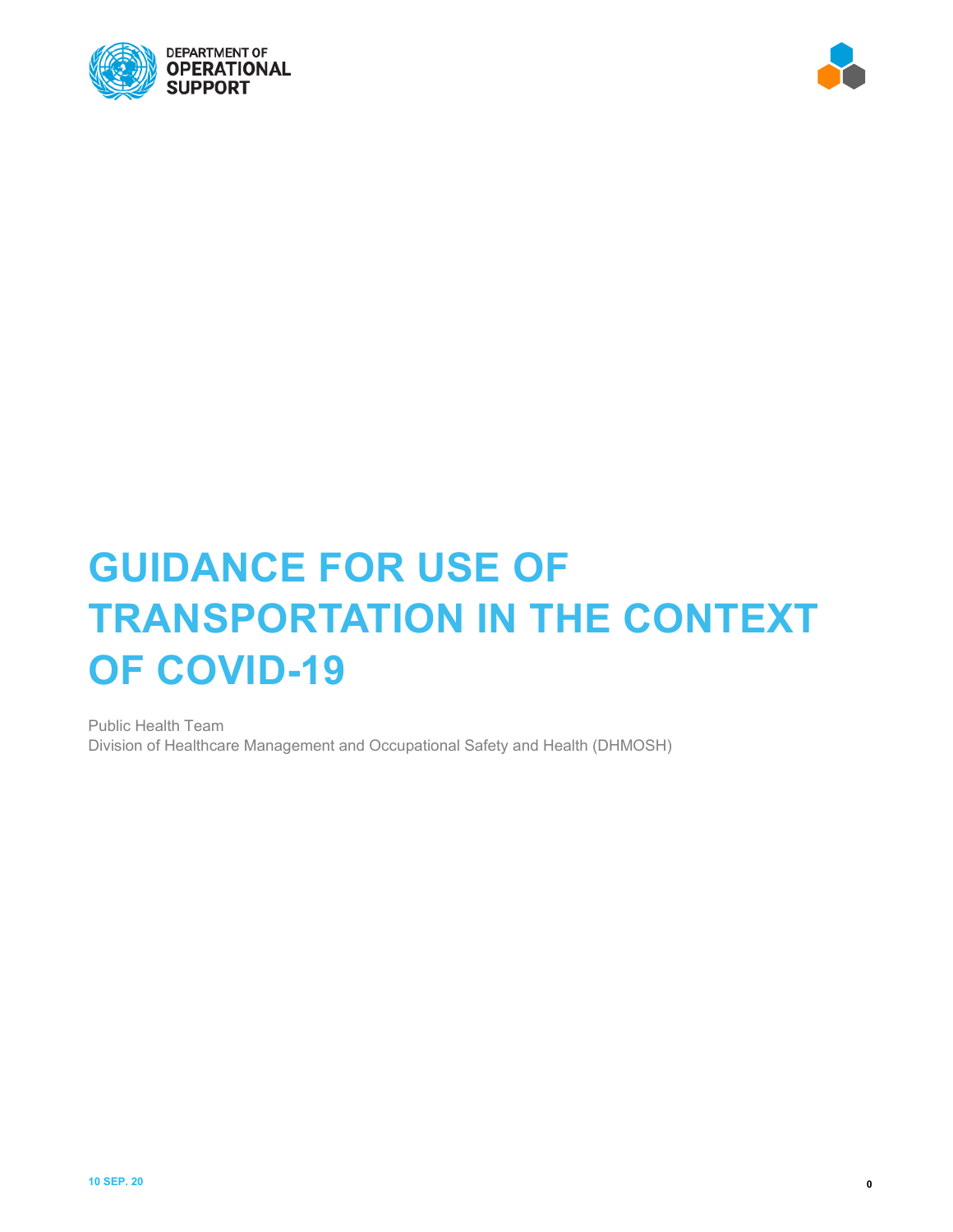

This guidance developed by the Public Health Section of DHMOSH provides guidance on the use of personal and public transportation including personal vehicles, rideshares, taxis, etc in a setting of COVID-19 community transmission. This guidance is adapted from CDC's guidance on the same topic. For any questions, contact DHMOSH Public Health Section at dos-dhmosh-public-health@un.org.

# **Table of Contents**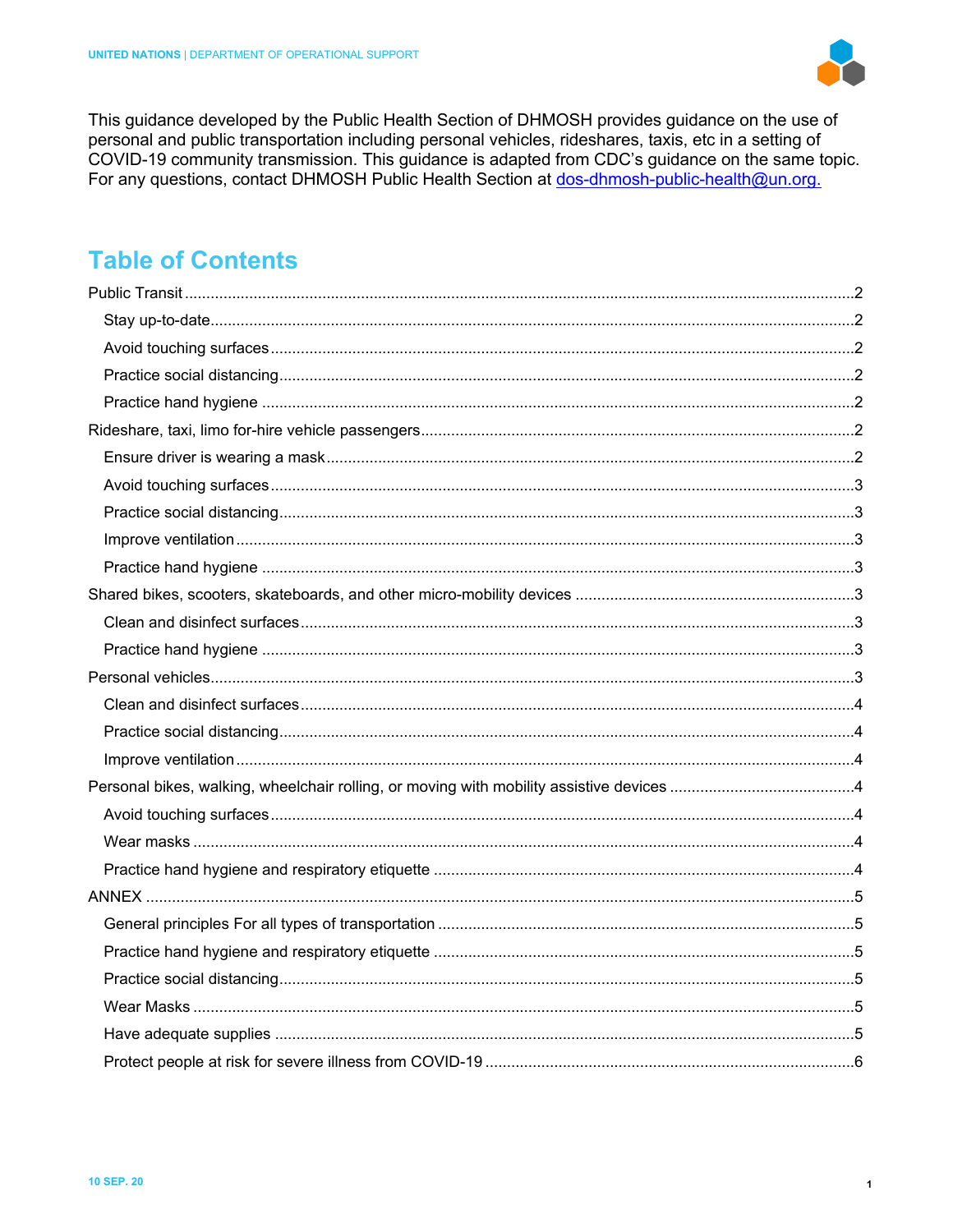

# <span id="page-2-0"></span>**PUBLIC TRANSIT**

Follow all the general principles available in the **Annex**, plus the following:

#### <span id="page-2-1"></span>**STAY UP-TO-DATE**

• Always plan your trip ahead and be ready to alter your plans according to the new situation. Check with local transit authorities for the latest information on changes to services and procedures, especially if you might need additional assistance.

### <span id="page-2-2"></span>**AVOID TOUCHING SURFACES**

- Limit touching frequently touched surfaces such as kiosks, digital interfaces such as touchscreens and fingerprint scanners, ticket machines, turnstiles, handrails, restroom surfaces, elevator buttons, and benches as much as possible.
	- o If you must touch these surfaces, as soon as you can, wash your hands for 20 seconds with soap and water or rub your hands with sanitizer containing 60% alcohol. Avoid touching your eyes, nose, or mouth until hand hygiene supplies are available.
- Use touchless payment and no-touch trash cans and doors when available. Exchange cash or credit cards by placing them in a receipt tray or on the counter rather than by hand, if possible.

### <span id="page-2-3"></span>**PRACTICE SOCIAL DISTANCING**

- When possible, consider traveling during non-peak hours when there are likely to be fewer people.
- Follow social distancing guidelines by staying at least 6 feet (2 meters) from people who are not from your household. For example:
	- $\circ$  Avoid gathering in groups, and stay out of crowded spaces when possible, especially at transit stations and stops.
	- $\circ$  Consider skipping a row of seats between yourself and other riders if possible.
	- o Enter and exit buses through rear entry doors if possible.
	- $\circ$  Look for social distancing instructions or physical guides offered by transit authorities (for example, floor decals or signs indicating where to stand or sit to remain at least 6 feet / 2 meters apart from others).

### <span id="page-2-4"></span>**PRACTICE HAND HYGIENE**

- After you leave the transit station or stop, use hand sanitizer containing at least 60% alcohol.
- When you arrive at your destination, [wash your hands](https://www.cdc.gov/handwashing/when-how-handwashing.html) with soap and water for at least 20 seconds.

## <span id="page-2-5"></span>**RIDESHARE, TAXI, LIMO FOR-HIRE VEHICLE PASSENGERS**

Follow all the general principles available in the **Annex**, plus the following:

#### <span id="page-2-6"></span>**ENSURE DRIVER IS WEARING A MASK**

• The driver of the vehicle should wear a mask. If the driver refuses to wear a mask, refuse service and call a new driver.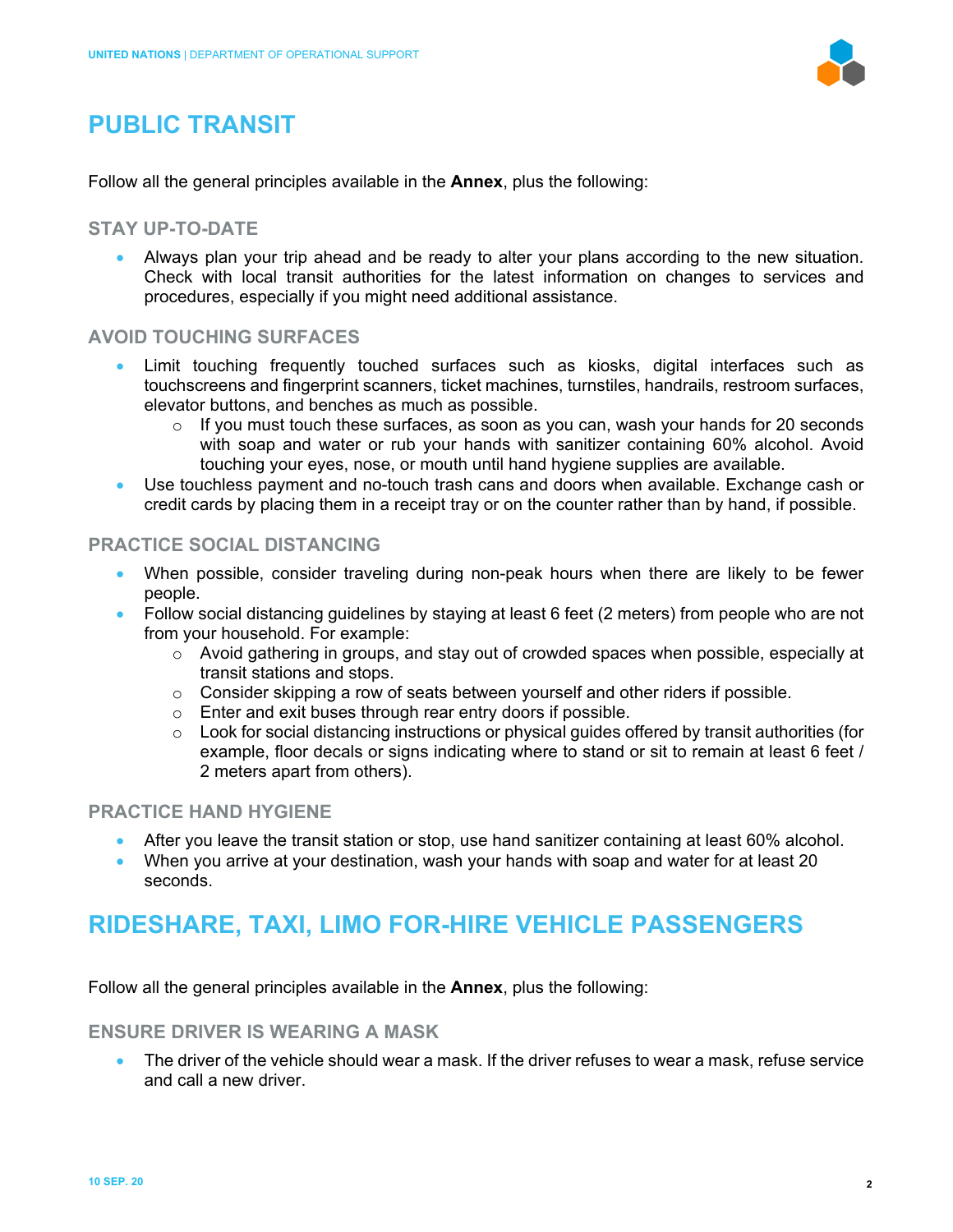

### <span id="page-3-0"></span>**AVOID TOUCHING SURFACES**

- Avoid contact with surfaces frequently touched by passengers or drivers, such as the door frame and handles, windows, and other vehicle parts. In circumstances where such contact is unavoidable, use a hand sanitizer containing at least 60% alcohol as soon as possible afterwards.
- Avoid accepting offers of free water bottles and avoid touching magazines or other items that may be provided for free to passengers.
- Use touchless payment when available.

#### <span id="page-3-1"></span>**PRACTICE SOCIAL DISTANCING**

- Limit the number of passengers in the vehicle to only those necessary.
- Avoid pooled rides or rides where multiple passengers are picked up who are not in the same household.
- Sit in the back seat in larger vehicles such as vans and buses so you can remain at least six feet away from the driver.

#### <span id="page-3-2"></span>**IMPROVE VENTILATION**

• Ask the driver to improve the ventilation in the vehicle if possible — for example, by opening the windows or setting the air ventilation/air conditioning on non-recirculation mode.

#### <span id="page-3-3"></span>**PRACTICE HAND HYGIENE**

- After leaving the vehicle, use hand sanitizer containing at least 60% alcohol.
- When you arrive at your destination, [wash your hands](https://www.cdc.gov/handwashing/when-how-handwashing.html) with soap and water for at least 20 seconds.

# <span id="page-3-4"></span>**SHARED BIKES, SCOOTERS, SKATEBOARDS, AND OTHER MICRO-MOBILITY DEVICES**

Follow all the general principles available in the **Annex**, plus the following:

#### <span id="page-3-5"></span>**CLEAN AND DISINFECT SURFACES**

- [Clean and disinfect](https://www.cdc.gov/coronavirus/2019-ncov/prevent-getting-sick/disinfecting-your-home.html) frequently touched surfaces on the device (e.g., handlebars, gears, braking handles, locks etc.) or shared equipment before you use it. Use disinfecting wipes, if available.
- Use touchless payment when available and if applicable.

#### <span id="page-3-6"></span>**PRACTICE HAND HYGIENE**

• After completing your trip, [wash your hands](https://www.cdc.gov/handwashing/when-how-handwashing.html) with soap and water for at least 20 seconds or use a hand sanitizer containing at least 60% alcohol.

# <span id="page-3-7"></span>**PERSONAL VEHICLES**

Follow all the general principles available in the **Annex**, plus the following: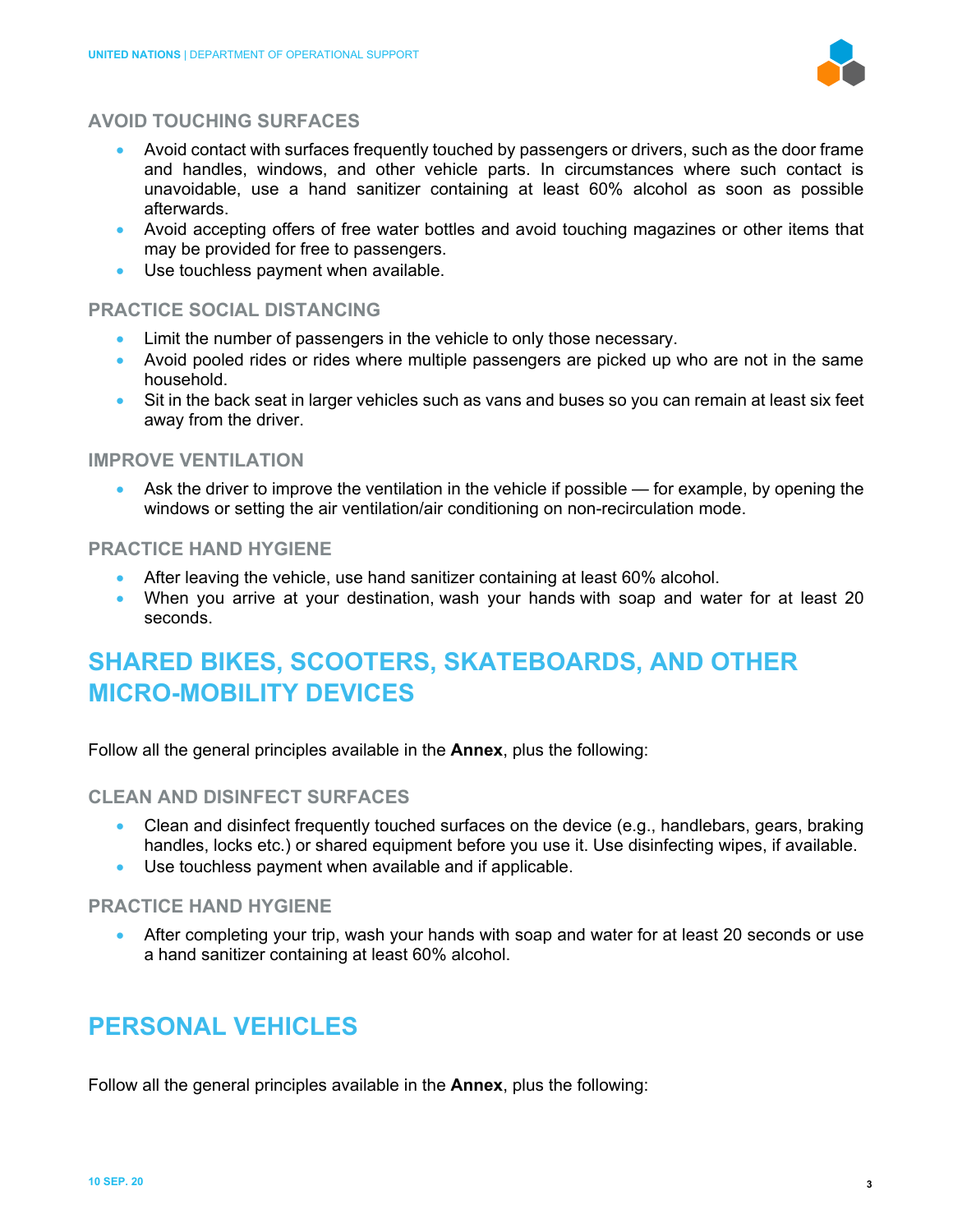

#### <span id="page-4-0"></span>**CLEAN AND DISINFECT SURFACES**

- [Clean and disinfect](https://www.cdc.gov/coronavirus/2019-ncov/prevent-getting-sick/disinfecting-your-home.html) frequently touched surfaces regularly (for example, the steering wheel, gear shift, door frame/handles, windows, radio/temperature dials, and seatbelt buckles).
- When using parking meters and pay stations, consider using alcohol wipes to disinfect surfaces or use hand sanitizer containing at least 60% alcohol after use. Wash hands with soap and water for at least 20 seconds as soon as it is possible.

### <span id="page-4-1"></span>**PRACTICE SOCIAL DISTANCING**

• Consider limiting the number of passengers in the vehicle to only those necessary (for example, choose one or staff members who are not at higher risk for severe illness to run the essential errands).

### <span id="page-4-2"></span>**IMPROVE VENTILATION**

• Improve the ventilation in the vehicle if possible (for example, open the windows or set the air ventilation/air conditioning on non-recirculation mode).

# <span id="page-4-3"></span>**PERSONAL BIKES, WALKING, WHEELCHAIR ROLLING, OR MOVING WITH MOBILITY ASSISTIVE DEVICES**

Follow all the general principles available in the **Annex**, plus the following:

#### <span id="page-4-4"></span>**AVOID TOUCHING SURFACES**

- Limit touching surfaces that are frequently touched by other people, such as pedestrian or cyclist call buttons, as much as possible. If you must touch these surfaces, as soon as you can, wash your hands for 20 seconds with soap and water or use hand sanitizer containing at least 60% alcohol.
- Follow social distancing guidelines by staying at least 6 feet (2 meters) from other cyclists or pedestrians who are not from your household. For example:
	- $\circ$  Avoid crowded and/or narrow routes where it might be difficult to maintain 6 feet (2) meters) of distance between yourself and other cyclists or pedestrians.
	- $\circ$  If you see someone moving towards you, stay as far to your right if possible or safely cross the street to avoid passing within 6 feet (2 meters) of another person.
	- o When passing others, leave as much space as possible.

#### <span id="page-4-5"></span>**WEAR MASKS**

- Wear a mask in public settings and when around people who don't live in your household, especially when social distancing is difficult.
- Even if you do not expect to have close contact (within 6 feet / 2 meters) with other people during your trip, carry a mask so you are prepared.

#### <span id="page-4-6"></span>**PRACTICE HAND HYGIENE AND RESPIRATORY ETIQUETTE**

- After completing your trip, [wash your hands](https://www.cdc.gov/handwashing/when-how-handwashing.html) with soap and water for at least 20 seconds or use a hand sanitizer containing at least 60% alcohol.
- Avoid spitting or clearing of the nasal passages in public.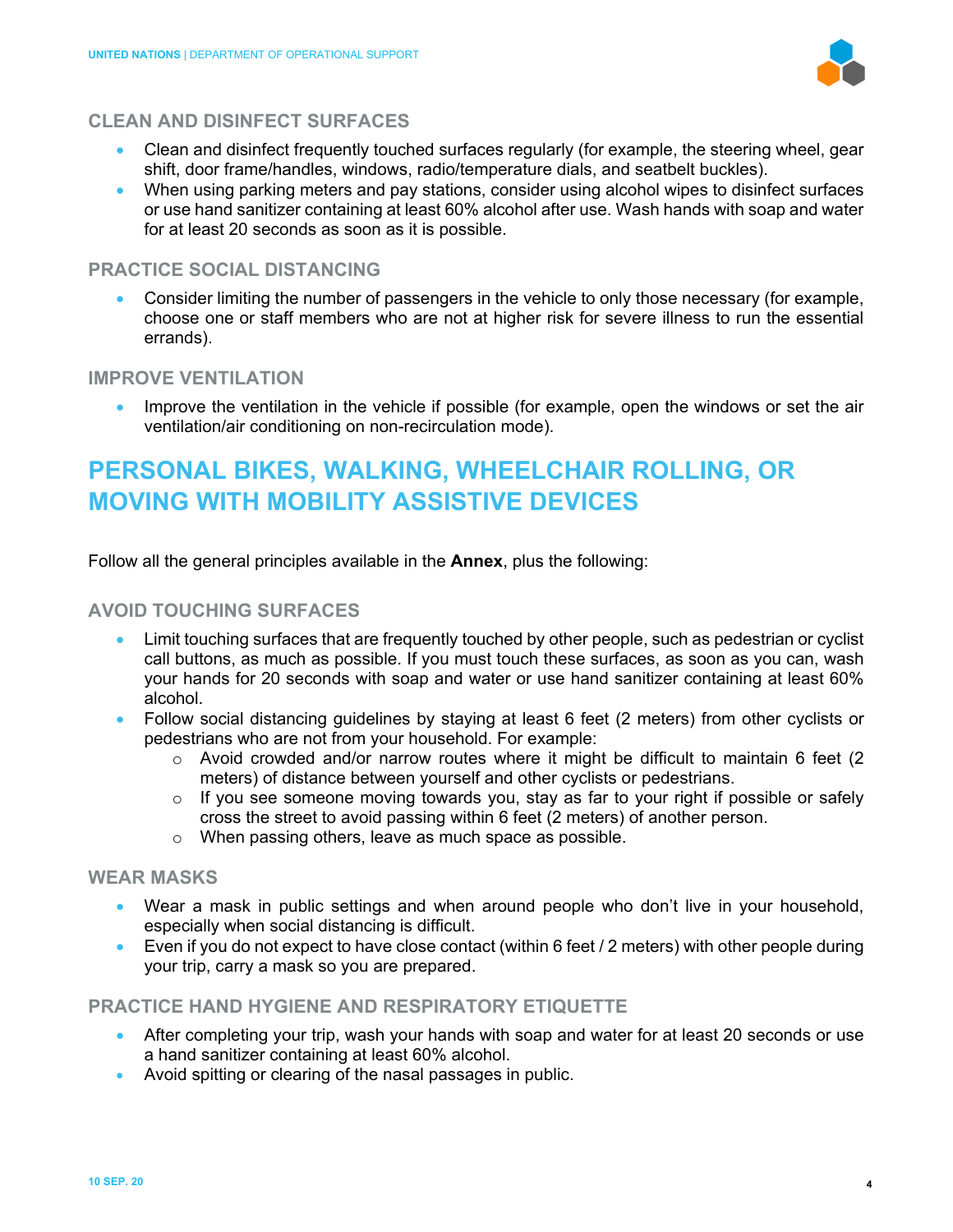# <span id="page-5-0"></span>**ANNEX**



### <span id="page-5-1"></span>**GENERAL PRINCIPLES FOR ALL TYPES OF TRANSPORTATION**

### <span id="page-5-2"></span>**PRACTICE HAND HYGIENE AND RESPIRATORY ETIQUETTE**

- Before you leave, wash your hands with soap and water for at least 20 seconds or use hand sanitizer with at least 60% alcohol.
- Once you reach your destination, wash your hands again with soap and water for at least 20 seconds or use hand sanitizer with at least 60% alcohol as soon as possible upon arrival.
- Avoid touching your eyes, nose, and mouth with unwashed hands.
- Cover your coughs and sneezes with a tissue or use the inside of your elbow. Throw used tissues in the trash and wash your hands immediately with soap and water for at least 20 seconds or use hand sanitizer with at least 60% alcohol.

### <span id="page-5-3"></span>**PRACTICE SOCIAL DISTANCING**

• During travel, try to keep at least 6 feet (2 meters) from people who are not in your household — for example, when you are waiting at a bus station or selecting seats on a train. If you must share transportations with others, either in a private vehicle or in a taxi or rideshare, it is best to share with the same group of individuals, preferably only with members of the same household.

#### <span id="page-5-4"></span>**WEAR MASKS**

- Wear a [mask](https://www.cdc.gov/coronavirus/2019-ncov/prevent-getting-sick/diy-cloth-face-coverings.html) in public settings and when around people who don't live in your household, especially when social distancing is difficult.
	- o Note: [Masks](https://www.cdc.gov/coronavirus/2019-ncov/prevent-getting-sick/diy-cloth-face-coverings.html) should **not** be placed on:
		- Babies and children younger than 2 years old
		- **Anyone who has trouble breathing or is unconscious**
		- Anyone who is incapacitated or otherwise unable to remove the mask without assistance
- Masks are meant to protect other people in case the wearer is unknowingly infected but does not have symptoms.
- [People who are sick](https://www.cdc.gov/coronavirus/2019-ncov/if-you-are-sick/index.html) or have recently had a close contact (closer than 6 feet / 2 meters for at least 15 minutes) to a person with COVID-19 should avoid using transportation options that may put them in close contact with others (e.g., public transit, rideshare, or taxis) and should stay home except to seek medical care.
- If you are [sick](https://www.cdc.gov/coronavirus/2019-ncov/if-you-are-sick/steps-when-sick.html) and public transportation is your **only** option when seeking medical care, wear a [mask](https://www.cdc.gov/coronavirus/2019-ncov/prevent-getting-sick/cloth-face-cover-guidance.html) over your nose and mouth, practice [social distancing](https://www.cdc.gov/coronavirus/2019-ncov/prevent-getting-sick/social-distancing.html) (staying at least 6 feet / 2 meters away from other people as much as possible), and practice [hand hygiene,](https://www.cdc.gov/handwashing/when-how-handwashing.html) including using hand sanitizer with at least 60% alcohol if soap and water are not readily available. For non-emergency medical care, make an appointment ahead of time and, if using public transportation, travel during non-peak hours, if possible.

### <span id="page-5-5"></span>**HAVE ADEQUATE SUPPLIES**

- Before traveling, pack sanitizing wipes and hand sanitizer with at least 60% alcohol (in case you are unable to wash your hands at your destination).
- Bring your [mask](https://www.cdc.gov/coronavirus/2019-ncov/prevent-getting-sick/diy-cloth-face-coverings.html) to wear at times when physical distancing is difficult—for example, while riding on a train or bus, waiting at a rest stop, or riding in a car with people outside your household. Consider bringing a spare mask in the event your masks gets wet or soiled.